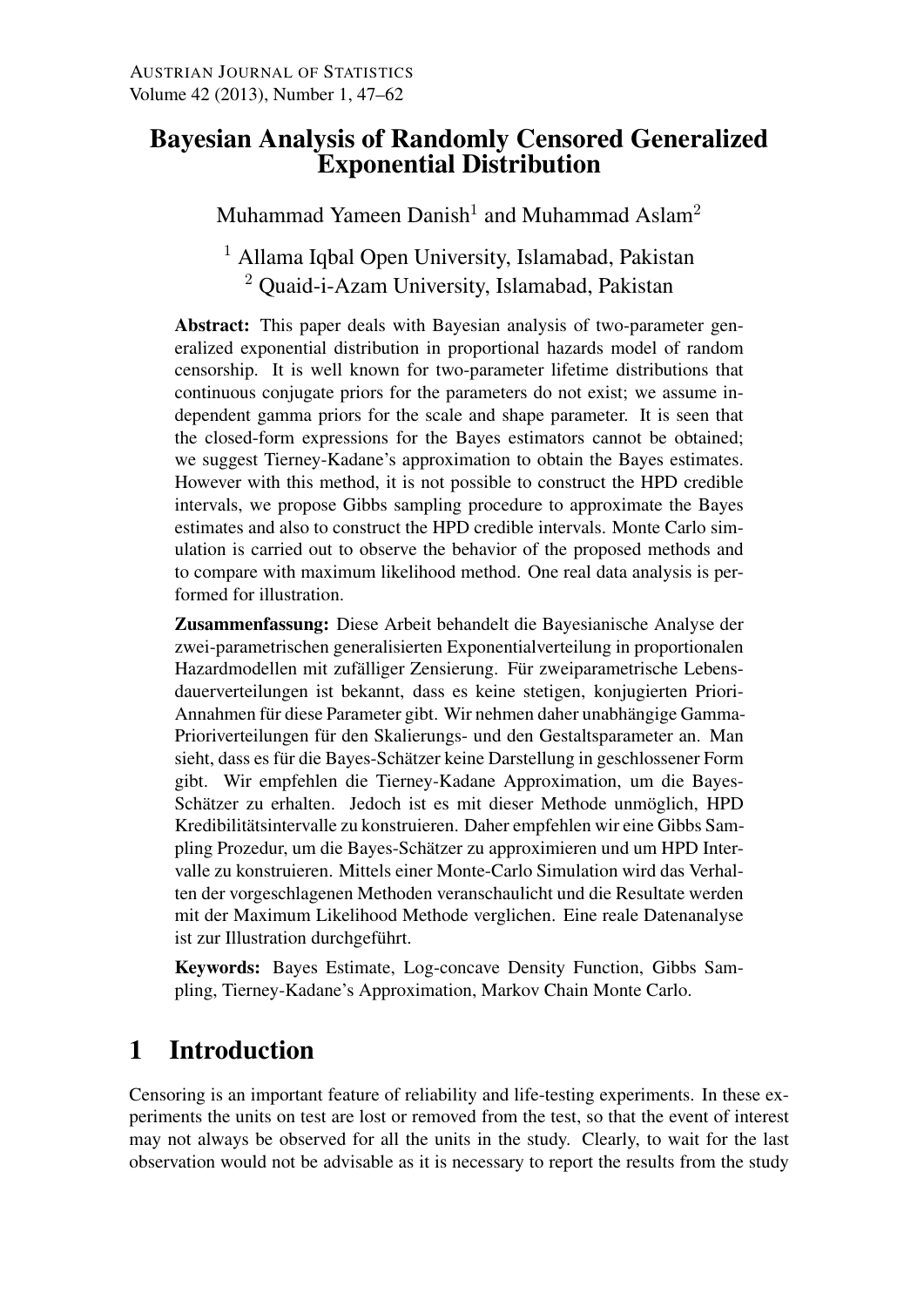as soon as possible. There are several censoring mechanisms that are used in survival analysis to reduce the experimental time. Under type II censoring, a sample of n units is followed until a fixed number of units  $r \leq n$  have experienced the event of interest. In this scheme the number of units experiencing the event is prefixed but the total duration of the study is random. Type II censoring scheme is often used in life testing applications and toxicology experiments. Under type I censoring, a sample of *n* units is followed until a fixed censoring time *T*. Clinical data is often collected by fixing a maximum follow-up time *T* for each unit in the study. The lifetime of a sampling unit will be known only if it is less than or equal to the predetermined maximum follow-up time *T*. A more general form of type I censoring is random censoring in which censoring time *T* is not fixed but is a random variable. In a clinical trial, for example, patients often enter into the study after some medical operation, therefore the enrolment time and hence the censoring time is random. In some medical studies and longitudinal designs, individuals enter into the study simultaneously but the censoring time depends on other random factors, e.g., patients lost to follow-up, drop out of the study, etc. De Santis, Mortera, and Nardi (2001) derived the Jeffreys priors under different censoring designs and obtained the Bayes estimates in detail for exponential distribution. Liang (2004) considered random censorship assuming exponentially distributed censoring time with known censoring parameter in the range (0*,* 1). Friesl and Hurt (20070) dealt with Bayesian estimation in exponential distribution under random censorship model and investigated the asymptotic properties of different estimators with particular stress on the Bayesian risk. These authors focused on the exponential distribution which is appropriate only when the hazard rate is constant. There are many phenomena in life testing experiments where the suitability of the exponential distribution is inappropriate. For situations where the hazard rate is increasing or decreasing, generalized exponential, gamma and Weibull distributions are more suitable. The scale and shape parameters of these distributions make them flexible for analyzing any general life time data.

In this paper, we consider a two-parameter generalized exponential (GE) distribution introduced by Gupta and Kundu (1999). Like Weibull and gamma distributions, the GE distribution can have increasing, constant or decreasing hazard function depending on the shape parameter. It is observed in Gupta and Kundu (2001) that the GE distribution and the gamma distribution have very similar properties in many respects and in some situations the GE distribution provides a better fit than gamma and Weibull distributions in terms of maximum likelihood or minimum chi-square. Kundu and Gupta (2008) obtained the Bayes estimates of unknown parameters under the assumptions of independent gamma priors on both the shape and scale parameters using the Lindley's approximation and Gibbs sampling procedure. Kundu and Pradhan (2009) considered the Bayesian inference and life testing plans for the GE distribution under type II censoring scheme. Pakyari (2010) compared the GE distribution with geometric extreme exponential and Weibull distributions based on the likelihood ratio and minimum Kolmogorov distance criteria.

The proportional hazards (PH) model has been in statistical literature since the work of Cox (1972). Although Cox introduced the PH model to introduce the covariates, however, the same idea can be used to introduce an additional shape/skewness parameter to the base distribution (Gupta and Kundu, 2009). The PH model of random censorship has been studied by many authors in classical context, see for example Koziol and Green (1976),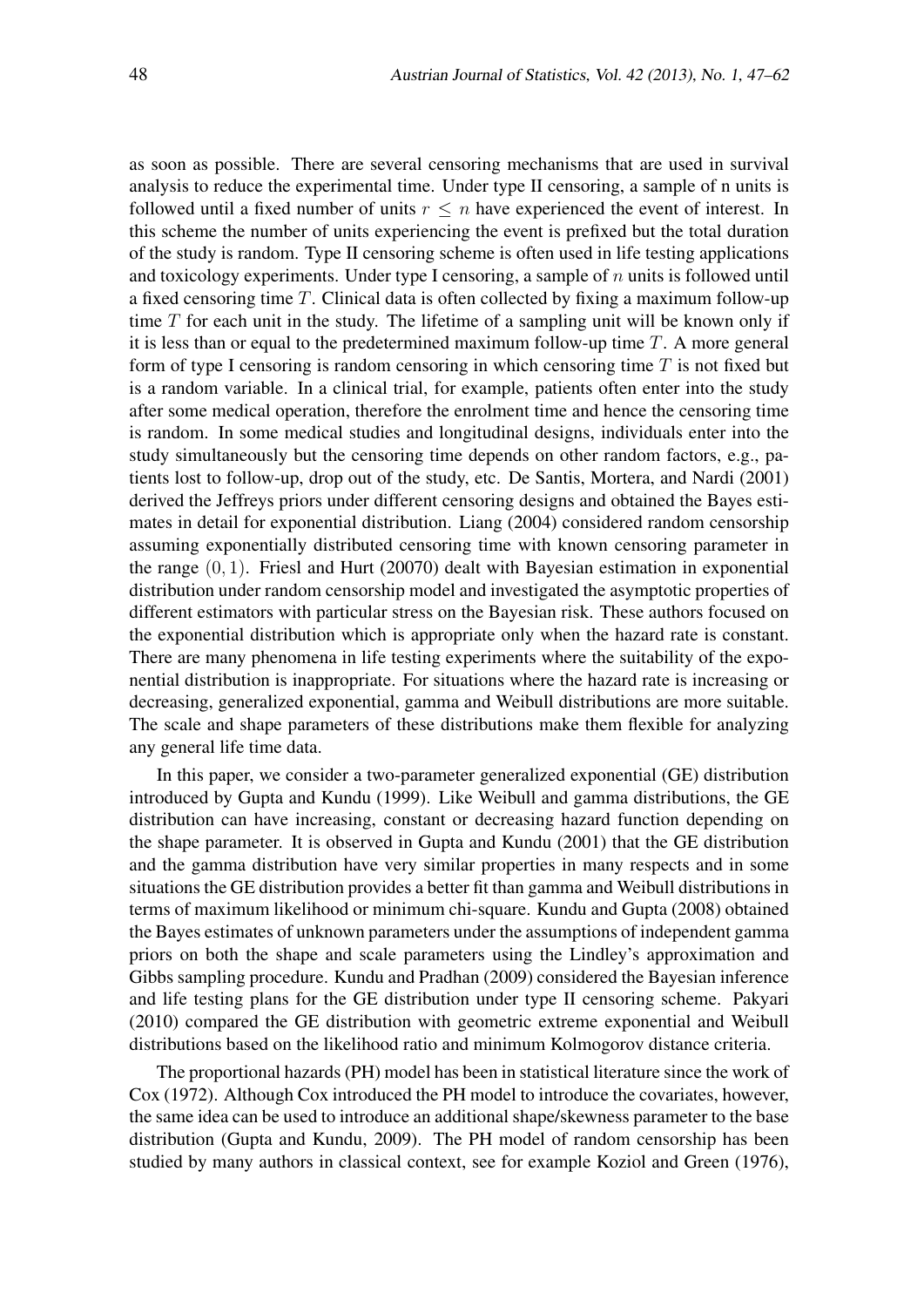Csörgő and Horváth (1983), Hollander and Peña (1989), Csörgő and Faraway (1998).

The rest of the paper is organized as follows. In Section 2 we derive the model. The maximum likelihood (ML) estimation for the unknown parameters is presented in Section 3. Section 4 contains the prior distributions, Bayes estimates using Gibbs sampling scheme and Lindley's approximation. A simulation study is considered in Section 5. A real data set is analyzed in Section 6 and finally, we conclude the paper in Section 7.

#### 2 The Model and Assumptions

Let  $X_1, \ldots, X_n$  be independent and identically distributed random variables with distribution function  $F_X(t)$  and density function  $f_X(t)$ . Consider another sequence  $T_1, \ldots, T_n$ of independent and identically distributed random variables with distribution function  $G_T(t)$  and density function  $q_T(t)$ , independent of  $\{X_i\}$ . In the context of reliability and life testing experiments, the  $X_i$ 's are the true survival times of  $n$  individuals censored by the *Ti*'s from the right, so that one observes independent and identically distributed random pairs  $(Y_1, D_1), \ldots, (Y_n, D_n)$ , where  $Y_i = \min(X_i, T_i)$  and  $D_i = I(X_i \leq T_i)$  is the indicator of the noncensored observation, for  $i = 1, \ldots, n$ . Thus, the observed  $Y_i$ 's constitute a random sample from the distribution function  $F_Y(t)$ , where  $1 - F_Y(t) =$  $(1 - F_X(t))(1 - F_T(t))$ . This is the usual random censorship model studied by Kaplan and Meier (1958), Efron (1967), Breslow and Crowley (1974). Kaplan and Meier (1958) developed their well known product limit estimator of the distribution function  $F_X(t)$  under the assumption of independence of *X* and *T*. In the PH model of random censorship, it is further assumed that the survival function of the censoring time is a power of the survival function of the survival time. An important consequence of this assumption is that the observable variables *Y* and *D* are independent, see for example Herbst (1992). Cheng and Lin (1987) proved that the survival time distribution function estimator under the assumption of proportional hazards outperforms the Kaplan-Meier product limit estimator in terms of asymptotic efficiency. For further details on PH model of random censorship, we refer to Csörgő  $(1988)$ . He also provided a test to check the validity of PH model under the assumption of independence of *Y* and *D*.

With the assumption of independence of  $X$  and  $T$ , it is simple to show that the joint density function of *Y* and *D* is

$$
f_{Y,D}(y,d) = \{ f_X(y)(1 - G_T(y)) \}^d \{ g_T(y)(1 - F_X(y)) \}^{1-d} , \qquad y \ge 0, d = 0, 1.
$$
\n(1)

The random variables *X* and *T* satisfy the proportional hazards model with proportionality constant  $\beta > 0$ , if

$$
1 - G_T(y) = \{1 - F_X(y)\}^{\beta}.
$$
 (2)

For  $\beta = 0$ , expression (2) represents the case of no censoring. The relation (2) differentiates the PH model from the general model of random censorship. From (1) and (2), we have

$$
f_{Y,D}(y,d) = f_X(y)\{1 - F_X(y)\}^{\beta} \beta^{1-d}, \qquad y > 0, d = 0, 1.
$$
 (3)

In this paper we assume that the random variable *X* follows a two-parameter generalized distribution with shape parameter  $\theta$  and scale parameter  $\lambda$ . The probability density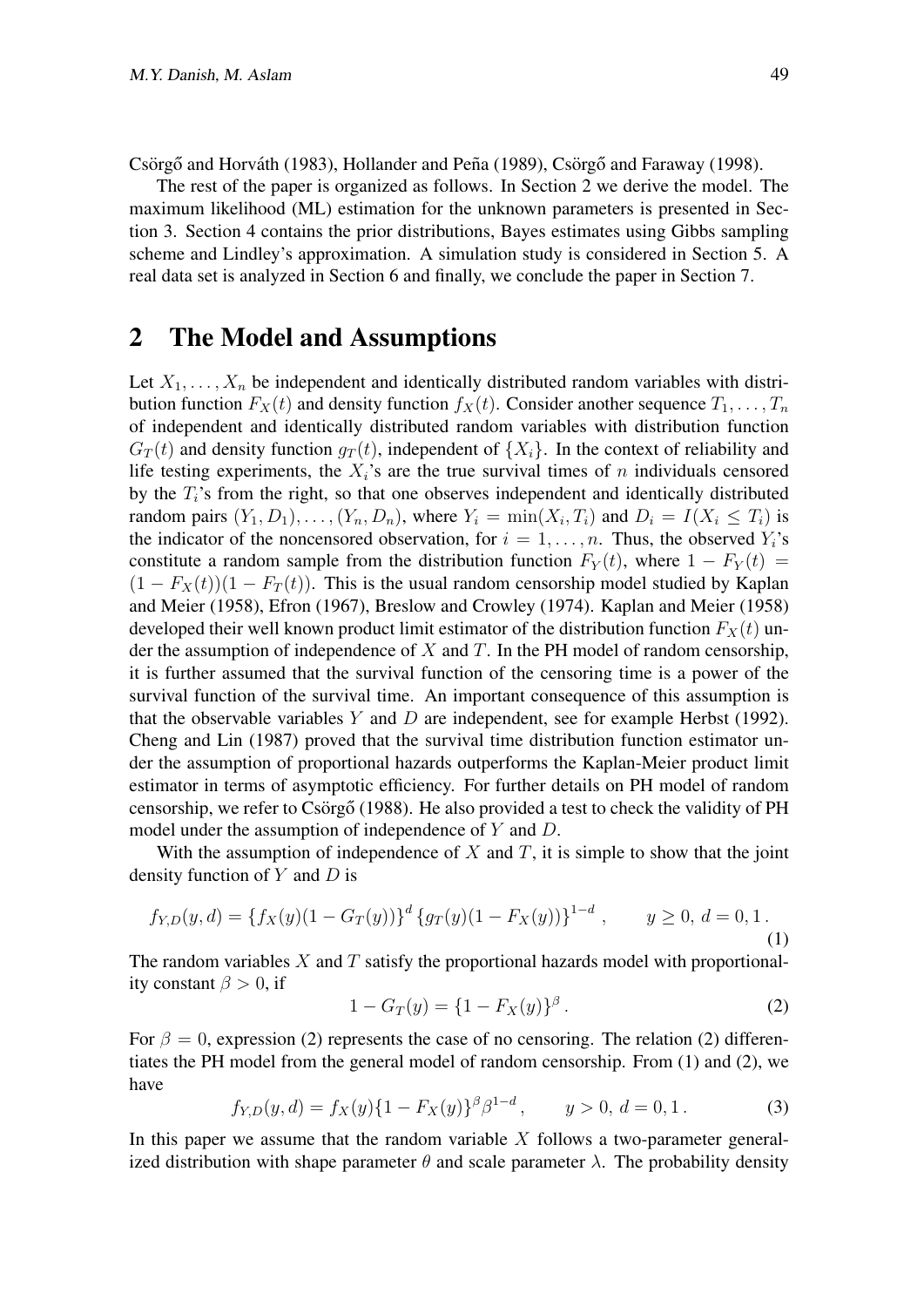function and cumulative distribution function of the GE distribution are

$$
f_X(x; \theta, \lambda) = \theta \lambda (1 - e^{-\lambda x})^{\theta - 1} e^{-\lambda x}, \qquad x > 0, \, \theta, \lambda > 0,
$$
 (4)

$$
F_X(x; \theta, \lambda) = (1 - e^{-\lambda x})^{\theta}.
$$
 (5)

Using  $(4)$  and  $(5)$  we can express  $(3)$  as

$$
f_{Y,D}(y,d;\theta,\lambda,\beta) = \theta\lambda \left(1 - e^{-\lambda y}\right)^{\theta-1} e^{-\lambda y} \left[1 - \left(1 - e^{-\lambda y}\right)^{\theta}\right]^{\beta} \beta^{1-d}, \quad y > 0, d = 0, 1.
$$
\n
$$
(6)
$$

The marginal distributions of *Y* and *D* can be obtained from (6) as

$$
f_Y(y; \theta, \lambda, \beta) = (1 + \beta)\theta\lambda(1 - e^{-\lambda y})^{\theta - 1}e^{-\lambda y} \left[1 - (1 - e^{-\lambda y})^{\theta}\right]^{\beta}, \qquad y > 0,
$$
  

$$
f_D(d; p) = p^d(1 - p)^{1 - d}, \qquad d = 0, 1, \ 0 \le p \le 1,
$$

where

$$
p = \Pr(X \leq T) = \frac{1}{1 + \beta}.
$$

## 3 Maximum Likelihood Estimation

In this section, we derive the ML estimators  $\hat{\theta}$ ,  $\hat{\lambda}$ , and  $\hat{\beta}$  of the unknown parameters  $\theta$ , *λ*, and *β* assuming that the model defined in (6) holds. For an observed sample  $(y, d)$  =  $(y_1, d_1), \ldots, (y_n, d_n)$  of size *n* from (6), the likelihood function is

$$
L(\theta, \lambda, \beta | (y, d)) = \theta^n \lambda^n \prod_{i=1}^n \left(1 - e^{-\lambda y_i}\right)^{\theta - 1} e^{-\lambda \sum_{i=1}^n y_i} \prod_{i=1}^n \left[1 - \left(1 - e^{-\lambda y_i}\right)^{\theta}\right]^{\beta} \beta^{n - \sum_{i=1}^n d_i}.
$$
\n(7)

Throughout the paper we suppose that

$$
\xi_i = 1 - e^{-\lambda y_i}, \qquad \xi'_i = y_i e^{-\lambda y_i}, \qquad \xi''_i = -y_i^2 e^{-\lambda y_i}, \quad \xi'''_i = y_i^3 e^{-\lambda y_i}.
$$

The log-likelihood function can be written from (7) as

$$
l(\theta, \lambda, \beta | (y, d)) = \log[L(\theta, \lambda, \beta | (y, d))]
$$
  
=  $n \log(\theta \lambda) + \left(n - \sum_{i=1}^{n} d_i\right) \log \beta - \lambda \sum_{i=1}^{n} y_i + (\theta - 1) \sum_{i=1}^{n} \log \xi_i$  (8)  
+ $\beta \sum_{i=1}^{n} \log (1 - \xi_i^{\theta}).$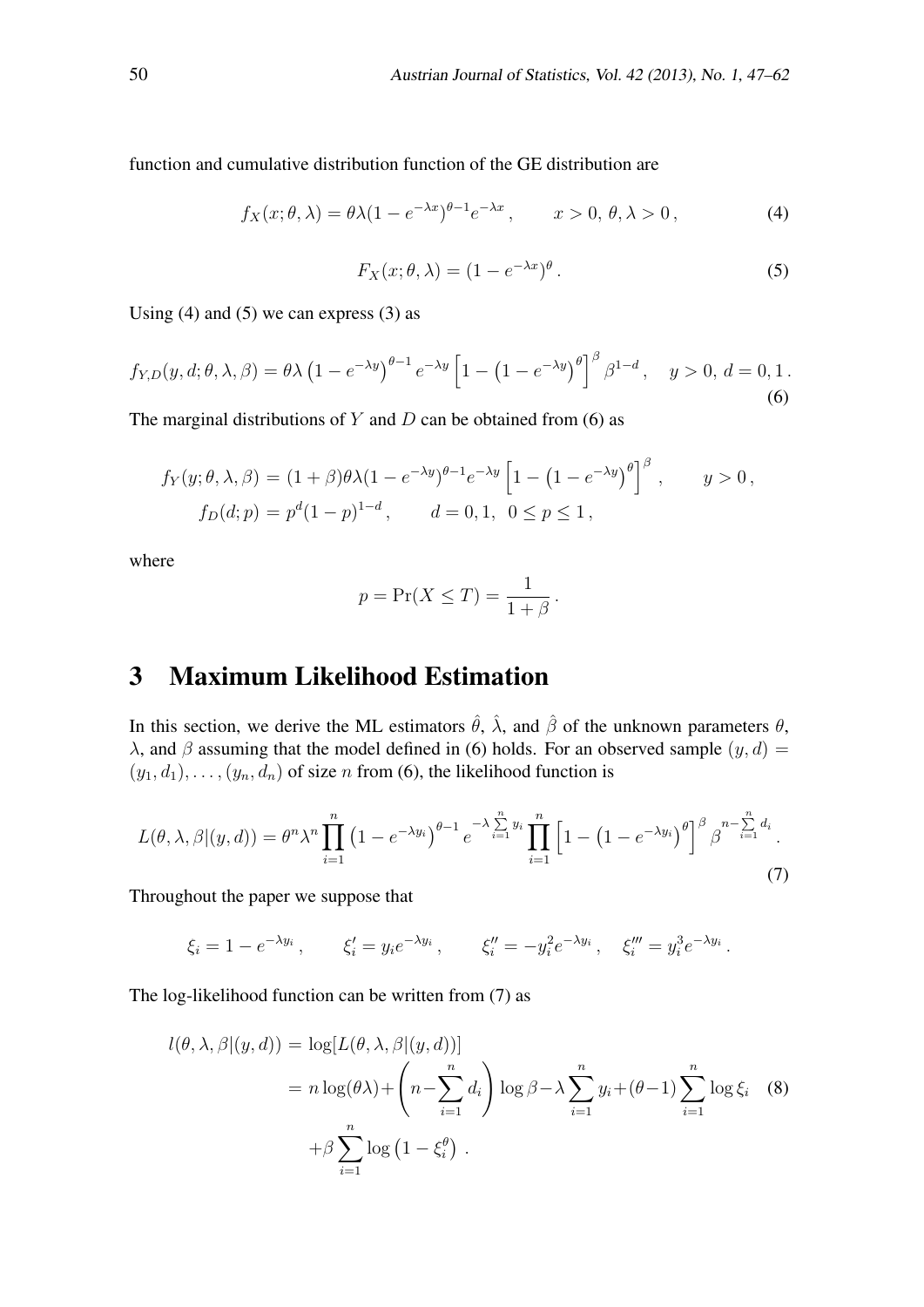Differentiating (8) with respect to  $\theta$ ,  $\lambda$ , and  $\beta$  and equating the resulting expressions to zero, we have the likelihood equations as

$$
\frac{n}{\theta} + \sum_{i=1}^{n} \log \xi_i - \beta \sum_{i=1}^{n} \frac{\xi_i^{\theta} \log \xi_i}{1 - \xi^{\theta}} = 0, \qquad (9)
$$

$$
\frac{n}{\lambda} - \sum_{i=1}^{n} y_i + (\theta - 1) \sum_{i=1}^{n} \frac{\xi_i'}{\xi_i} - \beta \theta \sum_{i=1}^{n} \frac{\xi_i^{\theta - 1} \xi_i'}{1 - \xi_i^{\theta}} = 0, \qquad (10)
$$

$$
\frac{n - \sum_{i=1}^{n} d_i}{\beta} + \sum_{i=1}^{n} \log (1 - \xi_i^{\theta}) = 0.
$$
 (11)

All the three equations are nonlinear, so the ML estimates do not exist in closed forms. We suggest the NLP procedure in SAS to compute the ML estimates of the parameters. For interval estimation on the unknown model parameters, we need the expected information matrix which is provided in Appendix A.

Now we state the asymptotic normality results of ML estimators  $\hat{\theta}$ ,  $\hat{\lambda}$ , and  $\hat{\beta}$  to obtain asymptotic confidence intervals. It can be stated as

$$
\sqrt{n}\left(\hat{\theta}-\theta,\hat{\lambda}-\lambda,\hat{\beta}-\beta\right)\sim N_3\left(0,I^{-1}(\theta,\lambda,\beta)\right),
$$

where  $I(\theta, \lambda, \beta)$  is the expected information matrix.

#### 4 Bayesian Estimation

For a Bayesian estimation of the parameters one needs prior distributions for these parameters. These prior distributions depend upon the knowledge about the parameters and the experience of similar phenomena. We assume the following independent prior distributions for *θ*, *λ*, and *β*

$$
\pi_1(\theta) = g_{\theta}(a_1, b_1) = \frac{b_1^{a_1}}{\Gamma(a_1)} \theta^{a_1 - 1} e^{-b_1 \theta}, \quad a_1, b_1, \theta > 0
$$
  
\n
$$
\pi_2(\lambda) = g_{\lambda}(a_2, b_2) = \frac{b_2^{a_2}}{\Gamma(a_2)} \lambda^{a_2 - 1} e^{-b_2 \lambda}, \quad a_2, b_2, \lambda > 0
$$
  
\n
$$
\pi_3(\beta) = g_{\beta}(a_3, b_3) = \frac{b_3^{a_3}}{\Gamma(a_3)} \theta^{a_3 - 1} e^{-b_3 \beta}, \quad a_3, b_3, \beta > 0
$$
\n(12)

Our prior assumptions of independent gamma distributions are not unreasonable; many authors have used the independent gamma priors for the scale and the shape parameters of two-parameter lifetime distributions (Berger and Sun, 1993; Kundu, 2008; Wahed, 2006; Kundu and Pradhan, 2009). It is to be noted that the noninformative priors for the scale and the shape parameters are the special cases of these independent gamma priors.

The joint prior distribution of unknown parameters can be written as

$$
\pi(\theta,\lambda,\beta) \propto \theta^{a_1-1} e^{-b_1 \theta} \lambda^{a_2-1} e^{-b_2 \lambda} \beta^{a_3-1} e^{-b_3 \beta}.
$$
 (13)

Combining (7) and (13), the joint posterior density function of  $\theta$ ,  $\lambda$ , and  $\beta$  given data can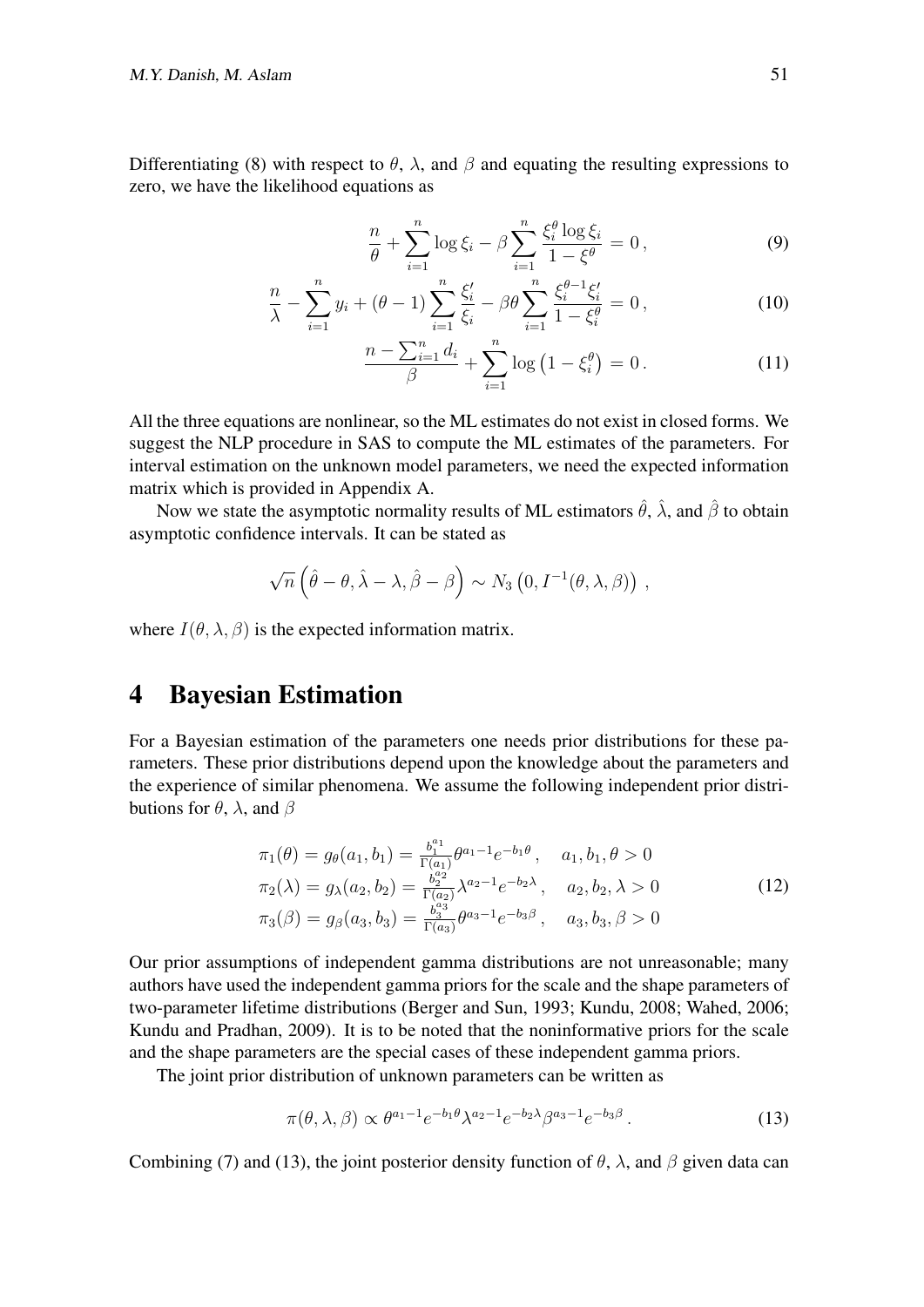be written as

$$
\pi(\theta, \lambda, \beta | (y, d)) \propto \theta^{n+a_1-1} \exp\left(-\theta \left(b_1 - \sum_{i=1}^n \log \xi_i\right)\right)
$$

$$
\lambda^{n+a_2-1} \exp\left(-\lambda \left(b_2 + \sum_{i=1}^n y_i\right)\right)
$$

$$
\beta^{n-\sum_{i=1}^n d_i+a_3-1} \exp\left(-\beta \left(b_3 - \sum_{i=1}^n \log\left(1 - \xi_i^{\theta}\right)\right)\right) \prod_{i=1}^n \xi_i^{-1}.
$$
\n(14)

Thus, the Bayes estimate of any function of the parameters, say  $U(\theta, \lambda, \beta)$ , under a SE loss function can be written as

$$
\hat{U}_{\beta}(\theta,\lambda,\beta) = \mathbf{E}(U(\theta,\lambda,\beta)|(y,d)) = \frac{\int_0^\infty \int_0^\infty \int_0^\infty U(\theta,\lambda,\beta)\pi(\theta,\lambda,\beta|(y,d))d\theta \,d\lambda \,d\beta}{\int_0^\infty \int_0^\infty \int_0^\infty \int_0^\infty \pi(\theta,\lambda,\beta|(y,d))d\theta \,d\lambda \,d\beta}.
$$
\n(15)

However, it is not possible to evaluate (15) in closed-form. We use two different methods to approximate (15), namely (a) Gibbs sampling and (b) Tierney and Kadane's approximation.

#### 4.1 Gibbs Sampling

We use a Gibbs sampling procedure to obtain the Bayes estimates  $\hat{\theta}_{GS}$ ,  $\hat{\lambda}_{GS}$ , and  $\hat{\beta}_{GS}$  of *θ*, *λ*, and *β* now. The full conditional forms for *θ*, *λ*, and *β* up to proportionality can be obtained from (14) as

$$
\pi_1(\theta|\lambda,\beta,(y,d)) \propto \theta^{n+a_1-1} \exp\left(-\theta \left(b_1 - \sum_{i=1}^n \log \xi_i\right)\right) \prod_{i=1}^n \left(1 - \xi_i^{\theta}\right)^{\beta},\qquad(16)
$$

$$
\pi_2(\lambda|\theta,\beta,(y,d)) \propto \lambda^{n+a_2-1} \exp\left(-\lambda \left(b_2 + \sum_{i=1}^n y_i\right)\right) \prod_i^n \xi_i^\theta \prod_{i=1}^n \left(1 - \xi_i^\theta\right)^\beta , \quad (17)
$$

$$
\pi_3(\beta|\theta,\lambda,(y,d)) \propto \beta^{n-\sum_{i=1}^n d_i+a_3-1} \exp\left(-\beta\left(b_3-\sum_{i=1}^n \log\left(1-\xi_i^{\theta}\right)\right)\right). \tag{18}
$$

To obtain the Bayes estimates using Gibbs sampler, it is required to have some mechanism of generating samples from the full conditional distributions for the quantities involved. The full conditional form (16) is log-concave since

$$
\frac{\partial^2 \pi_1(\theta | \lambda, \beta, (y,d))}{\partial \theta^2} = \frac{-(n+a_1-1)}{\theta^2} - \beta \sum_{i=1}^n \frac{\xi_i^\theta \log^2 \xi_i}{\left(1-\xi_i^\theta\right)^2} < 0 \,.
$$

Thus, the samples of *θ* can be generated using the method proposed by Devroye (1984). The full conditional form (17) can be sampled using the Metropolis-Hastings algorithm (Gilks, Richardson, and Spiegelhalter, 1995) with gamma $(n + a_2, b_2 + \sum_{i=1}^{n} y_i)$  as a candidate-generating density (Chib and Greenberg, 1995). Finally the full conditional form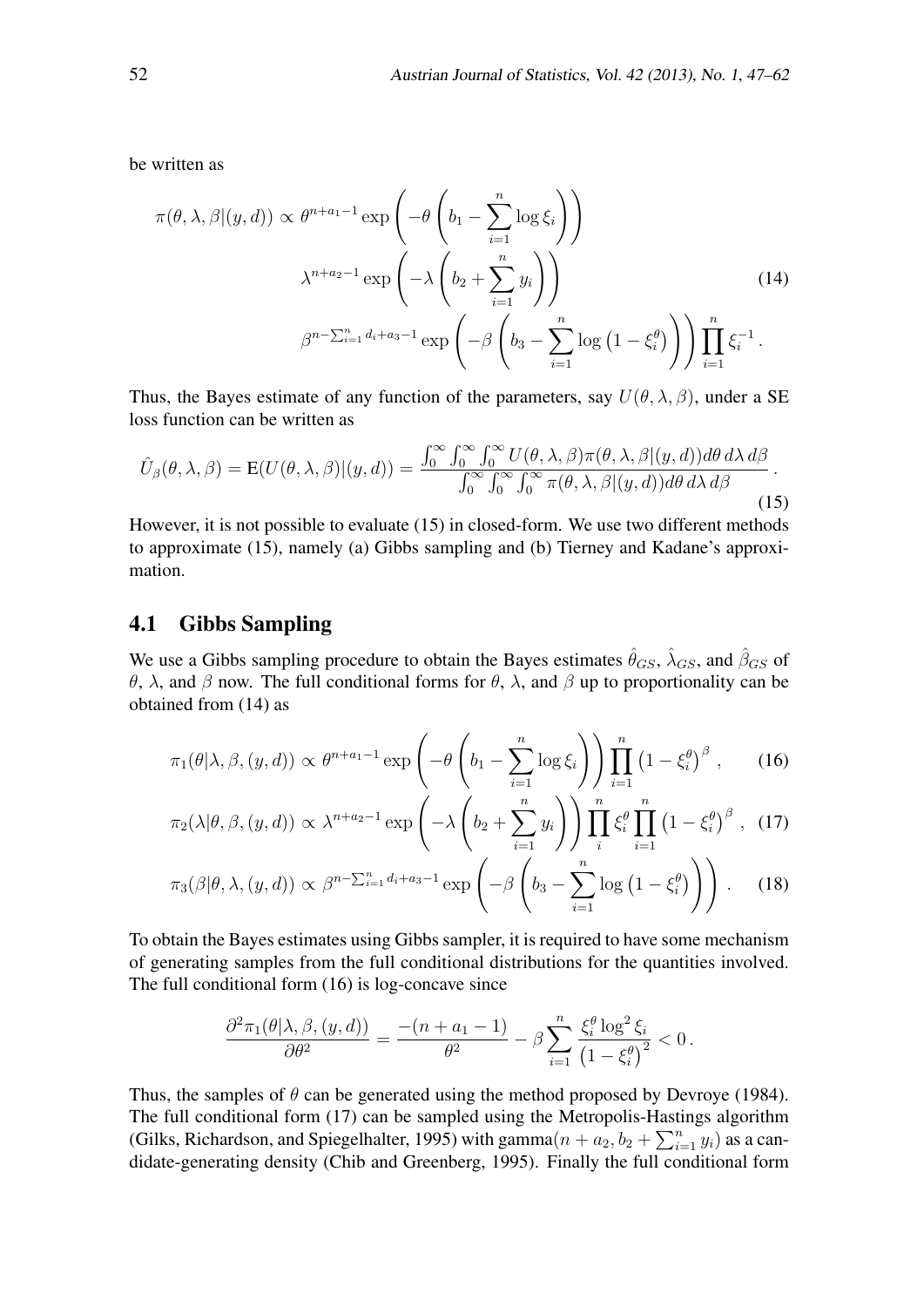(18) is the gamma density, so the samples of *β* can be easily generated using any of the gamma generating routines. Now following the idea of Geman and Geman (1984) and using (16), (17), (18), it is possible to generate samples of  $(\theta, \lambda, \beta)$  from the posterior distribution (14) and then to obtain the Bayes estimates and corresponding credible intervals. Starting with suitable choice of initial values, say  $(\theta_0, \lambda_0, \beta_0)$ , we suggest the following procedure to generate the posterior samples and then to obtain the Bayes estimates and the corresponding HPD credible intervals:

- Step 1 Generate  $\theta_1$  from the log-concave density (16) using the method suggested by Devroye (1984).
- Step 2 (i) Generate *x* from  $g_{\lambda}$   $(n + a_2, b_2 + \sum_{i=1}^n y_i)$  and *u* from U(0, 1). (ii) If  $u < \min(1, d)$  then  $\lambda_1 = x$  else go to (i), where

$$
d = \frac{\prod_{i=1}^{n} (1 - e^{-xy_i})^{\theta_0} \prod_{i=1}^{n} (1 - (1 - e^{-xy_i})^{\theta_0})^{\beta_0}}{\prod_{i=1}^{n} (1 - e^{-\lambda_0 y_i})^{\theta_0} \prod_{i=1}^{n} (1 - (1 - e^{-\lambda_0 y_i})^{\theta_0})^{\beta_0}}.
$$

- Step 3 Generate  $\beta_1$  from  $g_\beta\left(n-\sum_{i=1}^n d_i + a_3, b_3 \sum_{i=1}^n \log\left(1-\left(1-e^{-\lambda_0 y_i}\right)^{\theta_0}\right)\right)$ .
- Step 4 Repeat Steps 1 to 3 *M* times to obtain  $(\lambda_1, \theta_1, \beta_1), \ldots, (\lambda_M, \theta_M, \beta_M)$ .
- *•* Step 5 Obtain the approximate Bayes estimates of *θ*, *λ*, and *β* under SE loss function as

$$
\hat{\theta}_{GS} = \frac{1}{M} \sum_{j=1}^{M} \theta_j
$$
,  $\hat{\lambda}_{GS} = \frac{1}{M} \sum_{j=1}^{M} \lambda_j$ ,  $\hat{\beta}_{GS} = \frac{1}{M} \sum_{j=1}^{M} \beta_j$ .

*•* Step 6 Obtain the approximate posterior variances of *θ*, *λ*, and *β* under SE loss function as

$$
\hat{V}(\theta|(y, d)) = \frac{1}{M} \sum_{j=1}^{M} (\theta_j - \hat{\theta}_{GS})^2, \qquad \hat{V}(\lambda|(y, d)) = \frac{1}{M} \sum_{j=1}^{M} (\lambda_j - \hat{\lambda}_{GS})^2,
$$

$$
\hat{V}(\beta|(y, d)) = \frac{1}{M} \sum_{j=1}^{M} (\beta_j - \hat{\beta}_{GS})^2.
$$

*•* Step 7 To construct the HPD credible intervals for *θ* order the generated sample  $\theta_1, \ldots, \theta_M$  as  $\theta_{(1)} < \cdots < \theta_{(M)}$ . Construct all the 100(1 –  $\alpha$ )% credible intervals for  $\theta$  as  $(\theta_{(1)}, \ldots, \theta_{([M(1-\alpha)])})$ , ...,  $(\theta_{([M\alpha])}, \theta_{(M)})$ , where [*x*] denotes the largest integer less than or equal to *x*. The HPD credible interval for  $\theta$  is that interval which has the shortest length. Similarly, the HPD credible intervals for  $\lambda$  and  $\beta$  can be obtained.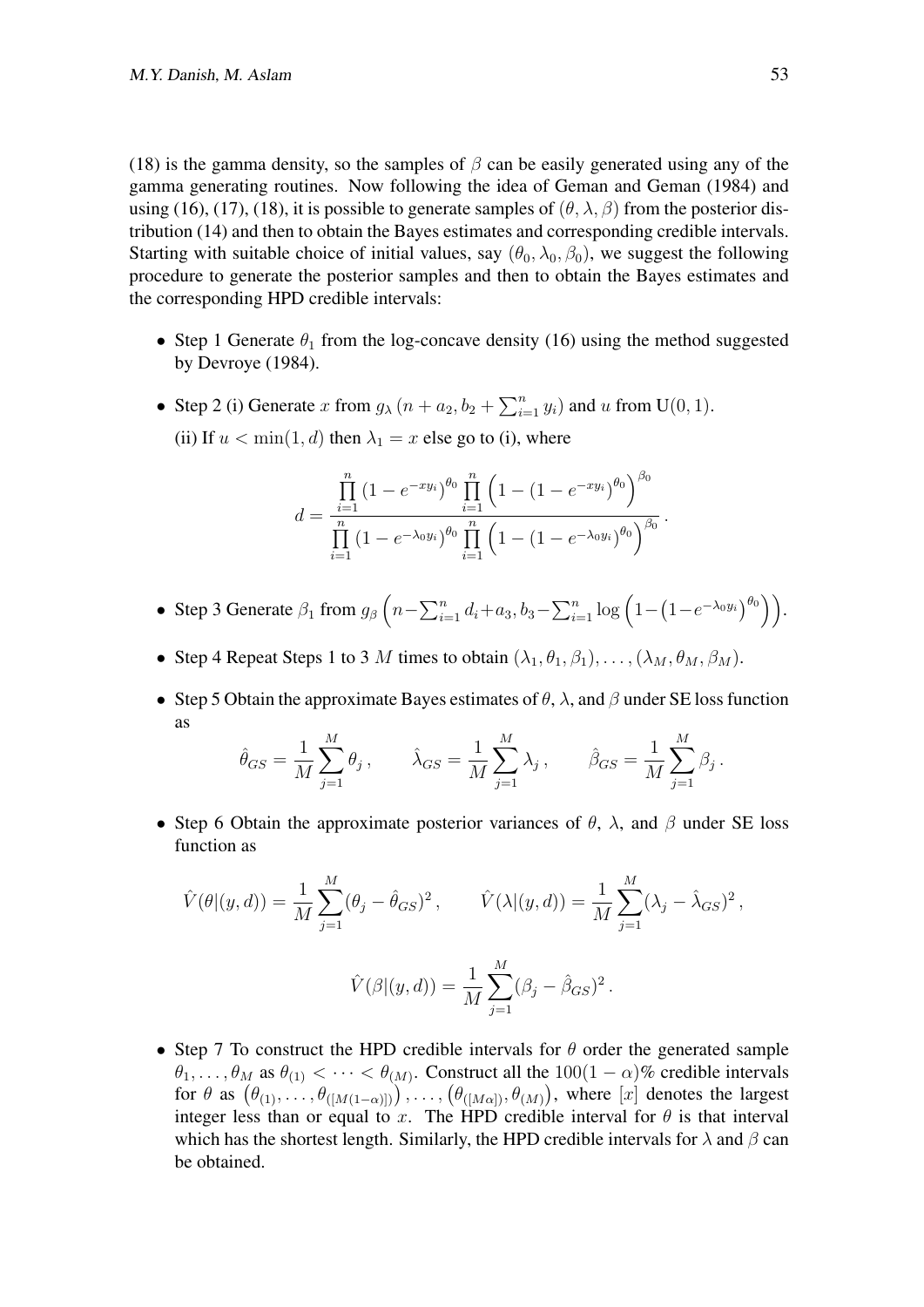#### 4.2 Tierney-Kadane's Approximation

In this subsection, we obtain the approximate Bayes estimates  $\hat{\theta}_{TK}$ ,  $\hat{\lambda}_{TK}$ , and  $\hat{\beta}_{TK}$  of  $\theta$ , *λ*, and *β* under SE loss function using the Tierney-Kadane's approximation. Tierney and Kadane (1986) proposed a procedure to approximate the ratio of two integrals such as (15). Although Lindley's approximation (Lindley, 1980) plays an important role in the Bayesian analysis, however, this approximation requires the evaluation of third derivatives of the log-likelihood function which is very tedious in some situations such as the present one. Moreover, the Lindleys approximation has an error of order *O*(*n −*1 ) where as the Tierney-Kadane's approximation has an error of order *O*(*n −*2 ).

To apply the Tierney-Kadane's approximation, suppose that

$$
\ell(\theta, \lambda, \beta) = \frac{1}{n} \{ \rho(\theta, \lambda, \beta) + l(\theta, \lambda, \beta) \}
$$

and

$$
\ell^*(\theta, \lambda, \beta) = \frac{1}{n} \log U(\theta, \lambda, \beta) + \ell(\theta, \lambda, \beta).
$$

Now the expression (15) for the posterior mean of  $U(\theta, \lambda, \beta)$  can be written as

$$
\hat{U}_{\beta}(\theta,\lambda,\beta) = \mathbf{E}(U(\theta,\lambda,\beta)|(y,d)) = \frac{\int e^{n\ell^*(\theta,\lambda,\beta)}d(\theta,\lambda,\beta)}{\int e^{n\ell(\theta,\lambda,\beta)}d(\theta,\lambda,\beta)}.
$$
\n(19)

The expression (19) is approximated by Tierney-Kadane's method as

$$
\hat{U}_{\beta}(\theta,\lambda,\beta) = \left(\frac{\det \Sigma^*}{\det \Sigma}\right)^{1/2} \exp\left\{n\ell^*(\hat{\theta}_{\ell^*},\hat{\lambda}_{\ell^*},\hat{\beta}_{\ell^*}) - n\ell(\hat{\theta}_{\ell},\hat{\lambda}_{\ell},\hat{\beta}_{\ell})\right\},\qquad(20)
$$

where  $(\hat{\theta}_{\ell^*}, \hat{\lambda}_{\ell^*}, \hat{\beta}_{\ell^*})$  and  $(\hat{\theta}_{\ell}, \hat{\lambda}_{\ell}, \hat{\beta}_{\ell})$  maximize  $\ell^*(\theta, \lambda, \beta)$  and  $\ell(\theta, \lambda, \beta)$ , respectively, and  $\Sigma^*$  and  $\Sigma$  are minus the inverse Hessians of  $\ell^*(\theta, \lambda, \beta)$  and  $\ell(\theta, \lambda, \beta)$  at  $(\hat{\theta}_{\ell^*}, \hat{\lambda}_{\ell^*}, \hat{\beta}_{\ell^*})$  and  $(\hat{\theta}_{\ell}, \hat{\lambda}_{\ell}, \hat{\beta}_{\ell})$ , respectively. Further description is given in Appendix B.

### 5 Simulation

A simulation study is performed to observe the behavior of the proposed ML estimators and the Bayes estimators based on Gibbs sampling and the Tierney-Kadane's approximation (T-K) for different sample sizes, for different priors, and for different censoring rates. We consider different sample sizes:  $n = 20, 40, 60$ ; different proportions of uncensored observations:  $p = 0.50, 0.80$ ; different sets of parameter values:  $\theta = 1.5, \lambda = 1, \beta = 1$ ,  $\theta = 1.5$ ,  $\lambda = 1$ ,  $\beta = 0.25$ ; different combinations of hyperparameters:  $a_1 = 0$ ,  $b_1 = 0$ ,  $a_2 = 0, b_2 = 0, a_3 = 0, b_3 = 0$  (prior-1),  $a_1 = 3, b_1 = 2, a_2 = 2, b_2 = 2, a_3 = 2, b_3 = 2$ (prior-2) when  $\theta = 1.5$ ,  $\lambda = 1$ ,  $\beta = 1$  prior-1,  $a_1 = 3$ ,  $b_1 = 2$ ,  $a_2 = 2$ ,  $b_2 = 2$ ,  $a_3 = 1$ ,  $b_3 = 4$  (prior-2) when  $\theta = 1.5$ ,  $\lambda = 1$ ,  $\beta = 0.25$ . Here prior-1 denotes the noninformative priors for  $\theta$ ,  $\lambda$ , and  $\beta$  when all the hyperparameters in (12) are zero and prior-2 denotes the informative priors for  $\theta$ ,  $\lambda$ , and  $\beta$  when the hyperparameters are taken so that the priors' means are the same as the original means. In all cases, the SE loss function is used to obtain the Bayes estimates. For a particular case, we generate 1000 randomly censored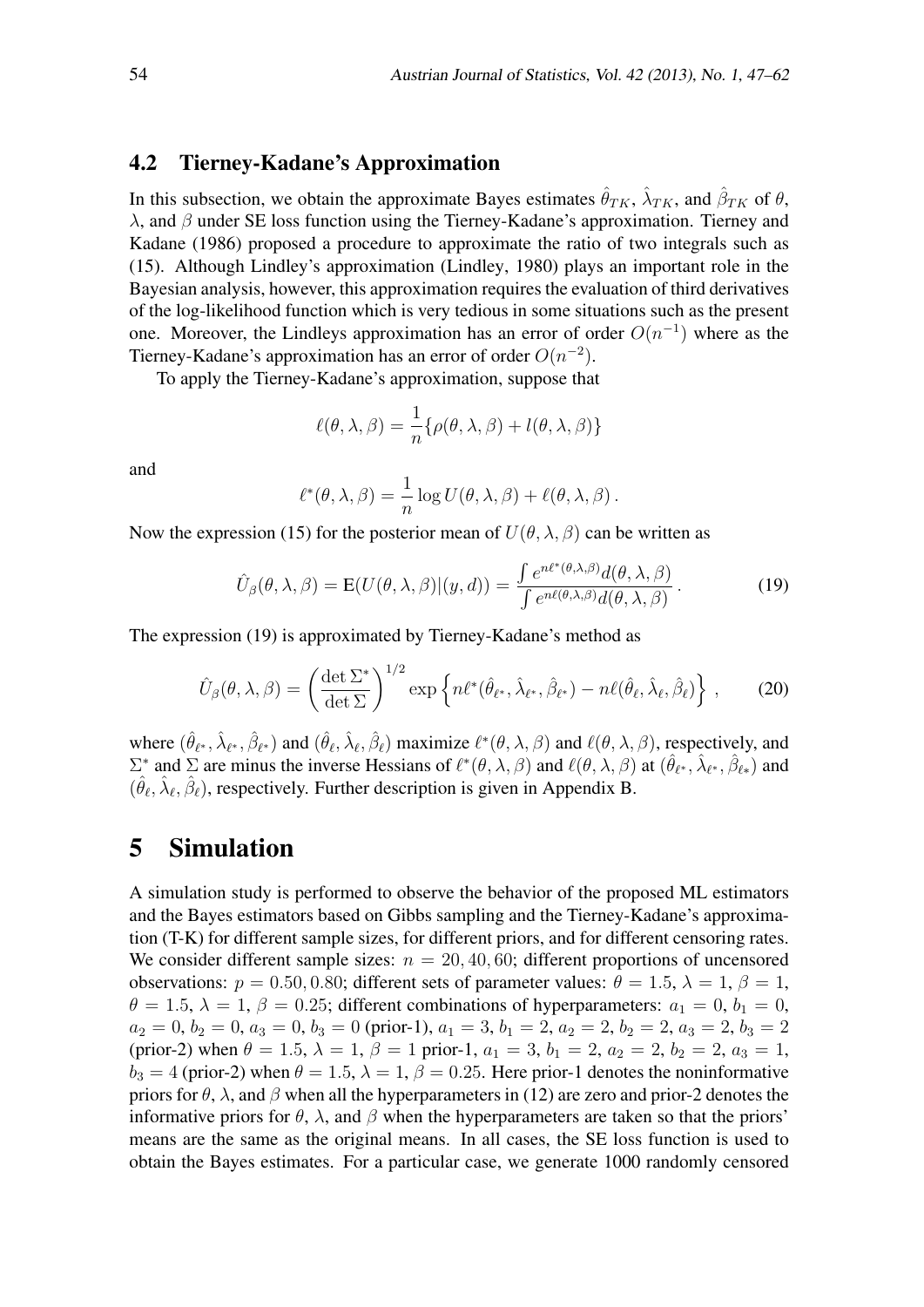samples from (6) and for each sample we compute the maximum likelihood estimates and the corresponding 95% confidence intervals based on the observed Fisher information matrix, the Bayes estimates under prior-1 and prior-2 using the Gibbs sampling procedure and the corresponding 95% credible intervals based on 20000 MCMC samples with 5000 burn-in and the Bayes estimates under prior-1 and prior-2 using the Tierney-Kadane's approximation. The average ML estimates, average Bayes estimates, mean squared errors (MSEs), coverage percentages and average lengths of confidence/credible intervals are obtained from each replication. The results are reported in Tables 1 to 4. Some of the points are very clear from these results. It is observed that as the sample size increases, the biases, the MSEs and the average confidence/credible interval lengths of the estimators decrease. This is true for both the cases of censoring rates. The behavior of ML estimators and Bayes estimators of  $\theta$  and  $\lambda$  under noninformative priors (prior-1) based on Gibbs sampling and Tierney-Kadane's approximation is approximately similar. However, the Bayes estimators of  $\theta$  and  $\lambda$  under informative priors (prior-2) based on Gibbs sampling and Tierney-Kadane's approximation outperform the ML estimators and the Bayes estimators of  $\theta$  and  $\lambda$  under prior-1 in terms of MSEs and average confidence/credible interval lengths. When comparing the Bayes estimators under prior-2, it is seen that the Bayes estimators based on Tierney-Kadane's approximation perform slightly better than the Bayes estimators based Gibbs sampling. Thus in case of no prior information we suggest the ML estimates because these are much easier to compute than the Bayes estimates. However, with some extra effort the more accurate noninformative priors based Bayes estimates using Tierney-Kadane's approximation may be obtained. On the other hand, when one has sufficient prior information about the unknown parameters then it is better to use the Bayes estimates based on these prior information.

#### 6 Data Analysis

In this section, we analyze a real data set obtained from Fleming and Harrington (1991). The data belongs to Group IV of the Primary Biliary Cirrhosis (PBC) liver study conducted by Mayo Clinic. The event of interest is time to death of PBC Patients. The data on the survival times (in days) of 36 patients who had the highest category of bilirubin are: 400, 77, 859, 71, 1037, 1427, 733, 334, 41, 51, 549, 1170, 890, 1413, 853, 216, 1882<sup>+</sup>, 1067<sup>+</sup>, 131, 223, 1827, 2540, 1297, 264, 797, 930, 1329<sup>+</sup>, 264, 1350, 1191, 130, 943, 974, 790, 1765<sup>+</sup>, 1320<sup>+</sup>. The observations with  $+$  indicate censored times. For computational ease, each observation is divided by 1000. Since we do not have any prior information about the unknown parameters, we use the noninformative priors for *θ*,  $λ$ , and  $β$ , that is  $a_1 = b_1 = a_2 = b_2 = a_3 = b_3 = 0$  for Bayes estimates. We compute the ML and Bayes estimates using Gibbs sampling (GS) and Tierney-Kadane's approximation (T-K). To test the goodness of fit of the model to this data, we compute the Kolomogorov-Smirnov D statistics and the associated p-values. The results are given in Table 5. Based on the Kolomogorov-Smirnov test, we can say that all the methods fit the data quite well. We also plot the empirical cumulative distribution function (CDF) and the fitted CDF using ML estimates and Bayes estimates based on Tierney-Kadane's approximation in Figure 1.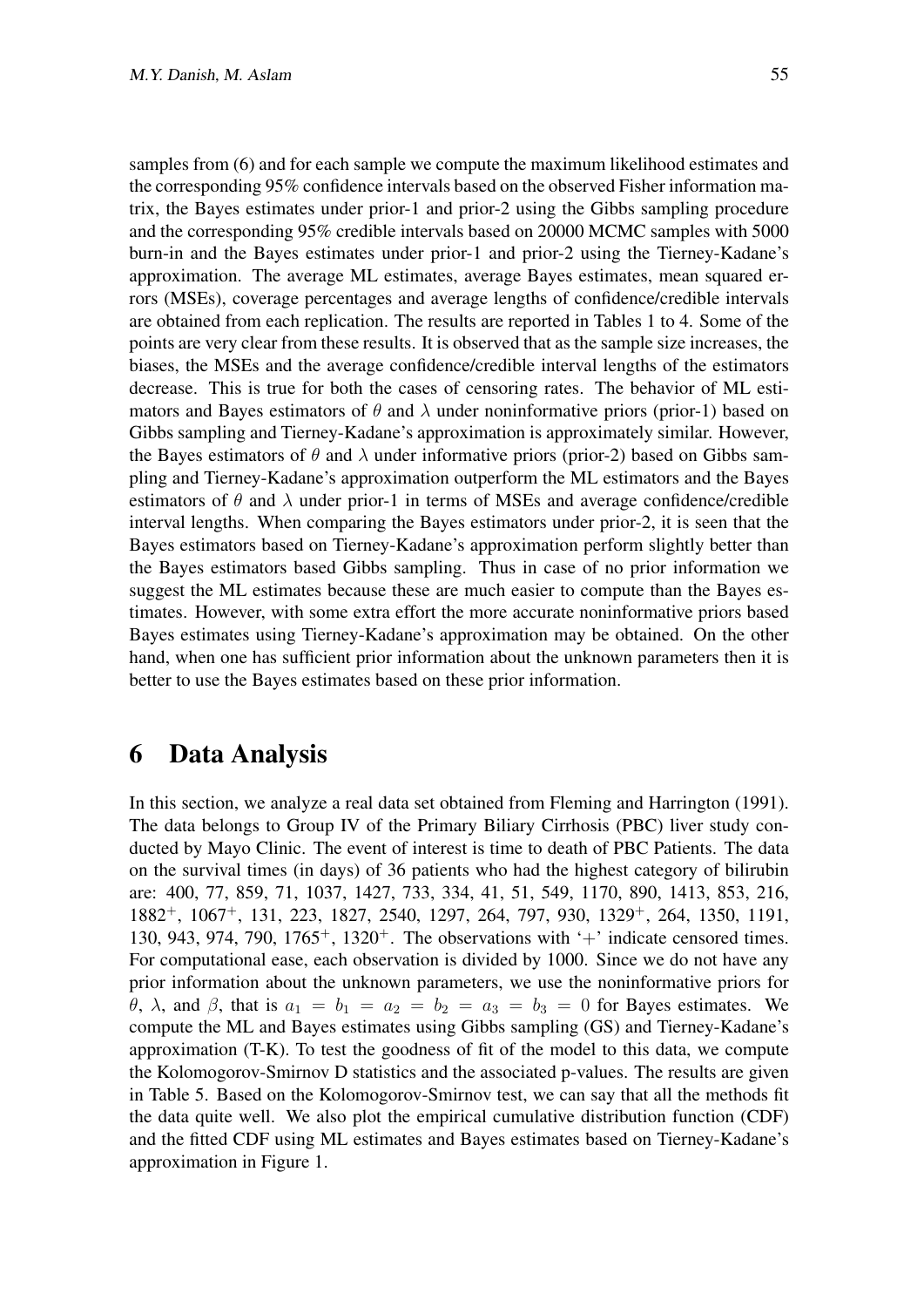Table 1: Average values of the ML estimator and the Bayes estimators of *θ* using MCMC Gibbs sampling and Tierney-Kadane's approximation (T-K) and the corresponding mean squared errors (in parenthesis) when  $\theta = 1.5$ .

| $\boldsymbol{\eta}$ | $n_{\rm c}$ | MLE |         | Bayes (MCMC) | Bayes (T-K) |                                                                                                                                                                                                                                                   |  |
|---------------------|-------------|-----|---------|--------------|-------------|---------------------------------------------------------------------------------------------------------------------------------------------------------------------------------------------------------------------------------------------------|--|
|                     |             |     | Prior-1 | Prior-2      | Prior-1     | Prior-2                                                                                                                                                                                                                                           |  |
| 0.50                |             |     |         |              |             | $20 1.7108(0.3130) 1.6844(0.3181) 1.5816(0.1008) 1.6987(0.3673) 1.5605(0.0756) $                                                                                                                                                                  |  |
|                     |             |     |         |              |             | $\left  \frac{40}{1.5782} \left(0.9630\right) \right  1.5674 \left(0.0933\right) \left  1.5449 \left(0.0582\right) \right  1.6033 \left(0.1399\right) \left  1.5563 \left(0.0622\right) \right $                                                  |  |
|                     |             |     |         |              |             | $\boxed{60}$ 1.5531 (0.0677) 1.5463 (0.0682) 1.5342 (0.0492) 1.5650 (0.0757) 1.5433 (0.0455)                                                                                                                                                      |  |
| 0.80                |             |     |         |              |             | $20 1.7556(0.4450) 1.7216(0.4105) 1.6004(0.1274) 1.7530(0.5468) 1.5650(0.0852) $                                                                                                                                                                  |  |
|                     |             |     |         |              |             | $40 1.6223(0.1555) 1.6165(0.1678) 1.5734(0.0922) 1.5927(0.1452) 1.5435(0.0620) $                                                                                                                                                                  |  |
|                     |             |     |         |              |             | $\frac{1.5825 (0.0972) 1.5626 (0.0835) 1.5486 (0.0580) 1.5599 (0.0896) 1.5358 (0.0508)}{1.5825 (0.0972) 1.5626 (0.0835) 1.5486 (0.0580) 1.5599 (0.0896) 1.5358 (0.0508) 1.5626 (0.0972) 1.5626 (0.0835) 1.5486 (0.0580) 1.5599 (0.0896) 1.5358 ($ |  |

Table 2: Average values of the ML estimator and the Bayes estimators of  $\lambda$  using MCMC Gibbs sampling and Tierney-Kadane's approximation (T-K) and the corresponding mean squared errors (in parenthesis) when  $\lambda = 1$ .

| $\boldsymbol{\eta}$ | $\,n$ | <b>MLE</b> |         | Bayes (MCMC) | Bayes (T-K)                                                                                                                                                       |         |  |
|---------------------|-------|------------|---------|--------------|-------------------------------------------------------------------------------------------------------------------------------------------------------------------|---------|--|
|                     |       |            | Prior-1 | Prior-2      | Prior-1                                                                                                                                                           | Prior-2 |  |
| 0.50                |       |            |         |              | $20 1.1217(0.1275) 1.1042(0.1136) 1.0529(0.0370) 1.0999(0.1235) 1.0400(0.0334) $                                                                                  |         |  |
|                     |       |            |         |              | $\overline{140}$ $\overline{1.0509}$ (0.0470) $\overline{1.0423}$ (0.0461) $\overline{1.0293}$ (0.0259) $\overline{1.0537}$ (0.0544) $\overline{1.0317}$ (0.0262) |         |  |
|                     |       |            |         |              | $\boxed{60}$ 1.0320 (0.0310) 1.0293 (0.0311) 1.0224 (0.0209) 1.0351 (0.0345) 1.0244 (0.0210)                                                                      |         |  |
| 0.80                |       |            |         |              | $20 1.1243(0.1128) 1.0916(0.1022) 1.0467(0.0405) 1.0963(0.1141) 1.0375(0.0364) $                                                                                  |         |  |
|                     |       |            |         |              | $40 1.0622(0.0521) 1.0526(0.0497) 1.0347(0.0306) 1.0399(0.0497) 1.0228(0.0272) $                                                                                  |         |  |
|                     |       |            |         |              | $\frac{60}{1.0431}$ (0.0316) 1.0290 (0.0292) 1.0236 (0.0212) 1.0248 (0.0289) 1.0167 (0.0190)                                                                      |         |  |

Table 3: Average values of the ML estimator and the Bayes estimators of *β* using MCMC Gibbs sampling and Tierney-Kadane's approximation (T-K) and the corresponding mean squared errors (in parenthesis) when  $\beta = 1$  and 0.25.

| ŋ    | $n_{\rm c}$ | MLE. |         | Bayes (MCMC) | Bayes (T-K)                                                                                                                                                                                                                                   |         |  |
|------|-------------|------|---------|--------------|-----------------------------------------------------------------------------------------------------------------------------------------------------------------------------------------------------------------------------------------------|---------|--|
|      |             |      | Prior-1 | Prior-2      | Prior-1                                                                                                                                                                                                                                       | Prior-2 |  |
| 0.50 |             |      |         |              | $20 1.0020(0.0000) 1.0830(0.0080) 1.0250(0.0020) 1.0864(0.0080) 1.0271(0.0023) $                                                                                                                                                              |         |  |
|      |             |      |         |              | $\overline{140}$ $\overline{1.0010}$ (0.0000) $\overline{1.0400}$ (0.0020) $\overline{1.0190}$ (0.0010) $\overline{1.0410}$ (0.0019) $\overline{1.0216}$ (0.0011)                                                                             |         |  |
|      |             |      |         |              | $\frac{60}{1.0010}$ (0.0000) 1.0260 (0.0010) 1.0150 (0.0000) 1.0266 (0.0008) 1.0169 (0.0006)                                                                                                                                                  |         |  |
| 0.80 |             |      |         |              | $20 0.2500(0.0000) 0.2610(0.0000) 0.2520(0.0000) 0.2637(0.0002) 0.2530(0.0000) 0.2630(0.0000) 0.2630(0.0000) 0.2630(0.0000) 0.2630(0.0000) 0.2630(0.0000) 0.2610(0.0000) 0.2520(0.0000) 0.2637(0.0002) 0.2530(0.0000) 0.2610(0.0000) 0.2520($ |         |  |
|      |             |      |         |              | $40\, 0.2500\,(0.0000)\, 0.2560\,(0.0000)\, 0.2520\,(0.0000)\, 0.2563\,(0.0001)\, 0.2524\,(0.0000)\, 0.2500\, 0.0000\rangle$                                                                                                                  |         |  |
|      |             |      |         |              | $\boxed{60}$ 0.2500 (0.0000) 0.2560 (0.0000) 0.2520 (0.0000) 0.2540 (0.0000) 0.2520 (0.0000)                                                                                                                                                  |         |  |

## 7 Conclusion

In this paper we consider the Bayesian analysis of two-parameter generalized exponential distribution under the proportional hazards model of random censorship. The well known gamma priors for the scale and the shape parameters are used to obtain the Bayes estimates as the continuous conjugate priors on these parameters do not exist. It is observed that the Bayes estimates of unknown parameters cannot be obtained in closed form; we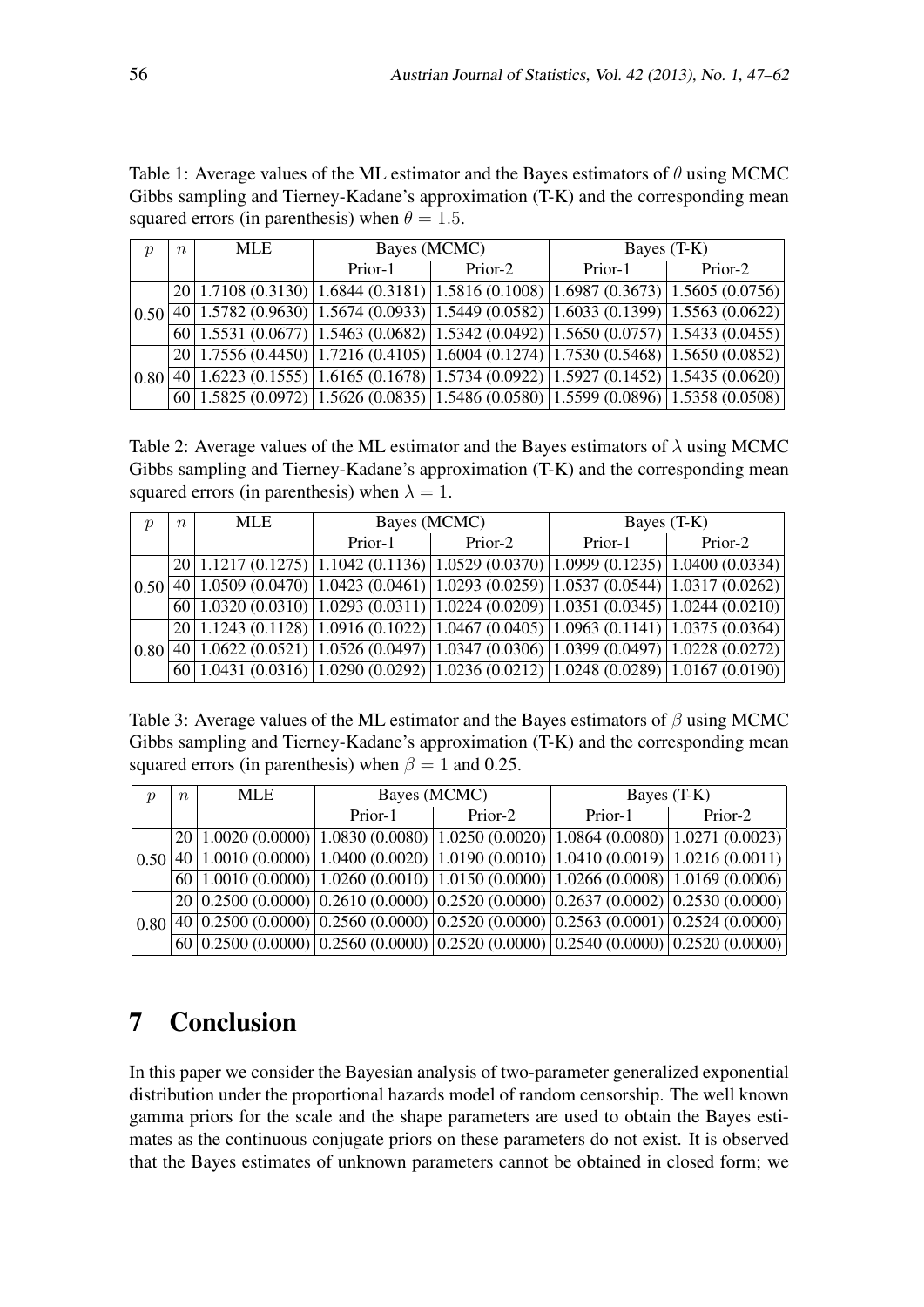| $\boldsymbol{p}$ | $\boldsymbol{n}$ | <b>MLE</b> |           | Prior-1 |          |           | Prior-2 |          |           |       |
|------------------|------------------|------------|-----------|---------|----------|-----------|---------|----------|-----------|-------|
|                  |                  | $\theta$   | $\lambda$ | $\beta$ | $\theta$ | $\lambda$ | β       | $\theta$ | $\lambda$ | β     |
|                  | 20               | 1.999      | 1.474     | 2.029   | 1.918    | 1.465     | 1.995   | 1.450    | 1.065     | 1.297 |
|                  |                  | (94)       | (98)      | (100)   | (95)     | (99)      | (100)   | (98)     | (100)     | (100) |
| 0.50             | 40               | 1.234      | 1.000     | 1.332   | 1.214    | 0.997     | 1.321   | 1.073    | 0.835     | 1.046 |
|                  |                  | 96)        | (98)      | (100)   | (96)     | (98)      | (100)   | (98)     | (99)      | (100) |
|                  | 60               | 0.979      | 0.806     | 1.062   | 0.969    | 0.808     | 1.055   | 0.893    | 0.712     | 0.901 |
|                  |                  | (95)       | (97)      | (100)   | (95)     | (98)      | (100)   | (96)     | (99)      | (100) |
|                  | 20               | 2.277      | 1.232     | 0.610   | 2.167    | 1.217     | 0.577   | 1.617    | 0.947     | 0.362 |
|                  |                  | (94)       | (95)      | (100)   | (95)     | (96)      | (100)   | (99)     | (98)      | (100) |
| 0.80             | 40               | 1.409      | 0.837     | 0.408   | 1.388    | 0.836     | 0.397   | 1.209    | 0.726     | 0.303 |
|                  |                  | (95)       | (96)      | (100)   | (95)     | (96)      | (100)   | (97)     | (97)      | (100) |
|                  | 60               | 1.104      | 0.675     | 0.328   | 1.079    | 0.671     | 0.323   | 0.995    | 0.611     | 0.265 |
|                  |                  | (95)       | (95)      | (100)   | (96)     | (96)      | (100)   | (97)     | (97)      | (100) |

Table 4: Average confidence/credible interval lengths of the ML estimators and the Bayes estimators under prior-1 and prior-2 and the corresponding 95% coverage percentages (in parenthesis) when  $\theta = 1.5$ ,  $\lambda = 1$ ,  $\beta = 1$  and 0.25.

Table 5: The MLEs and the Bayes estimates based on different methods, Kolomogorov-Smirnov D statistics and the associated p-values.

| Method                                           | $\theta$ |                             | - D -                              | p-value |
|--------------------------------------------------|----------|-----------------------------|------------------------------------|---------|
| MLE.                                             |          | 1.3286 1.2072 0.1628 0.1195 |                                    | 0.8051  |
| Bayes (GS)                                       |          |                             | 1.3160 1.1870 0.1666 0.1197 0.8026 |         |
| Bayes (T-K)   1.3901 1.2963 0.1579 0.1187 0.8149 |          |                             |                                    |         |

propose Tierney-Kadane's approximation to obtain the approximate Bayes estimates. Unfortunately with this method it is not possible to obtain the Bayesian credible intervals for the unknown parameters, we propose the Gibbs sampling scheme to obtain the Bayes estimates and also to construct the HPD credible intervals. The ML estimates are also obtained for comparison purposes. To observe the behavior of the proposed Bayes estimators and to compare with ML estimators, a simulation study is performed for different sample sizes, for different priors and for different censoring rates. It is seen that as the sample size increases, the biases, the MSEs and the average confidence/credible interval lengths of the estimators decrease no matter what proportion of censoring rate is implied. The behavior of ML and Bayes estimators of the shape parameter  $\theta$  and the scale parameter *λ* under noninformative priors is very similar. However, the Bayes estimators of *θ* and  $\lambda$  under informative priors perform better than the ML estimators and the Bayes estimators under noninformative priors in terms of MSEs and average confidence /credible interval lengths. It is further observed that the Bayes estimators under informative priors based on Tierney-Kadane's approximation perform slightly better than the Bayes estimators based on Gibbs sampling. We apply the proposed methods to a real data set. Based on the Kolomogorov-Smirnov test all the methods fit the data quite well. The results of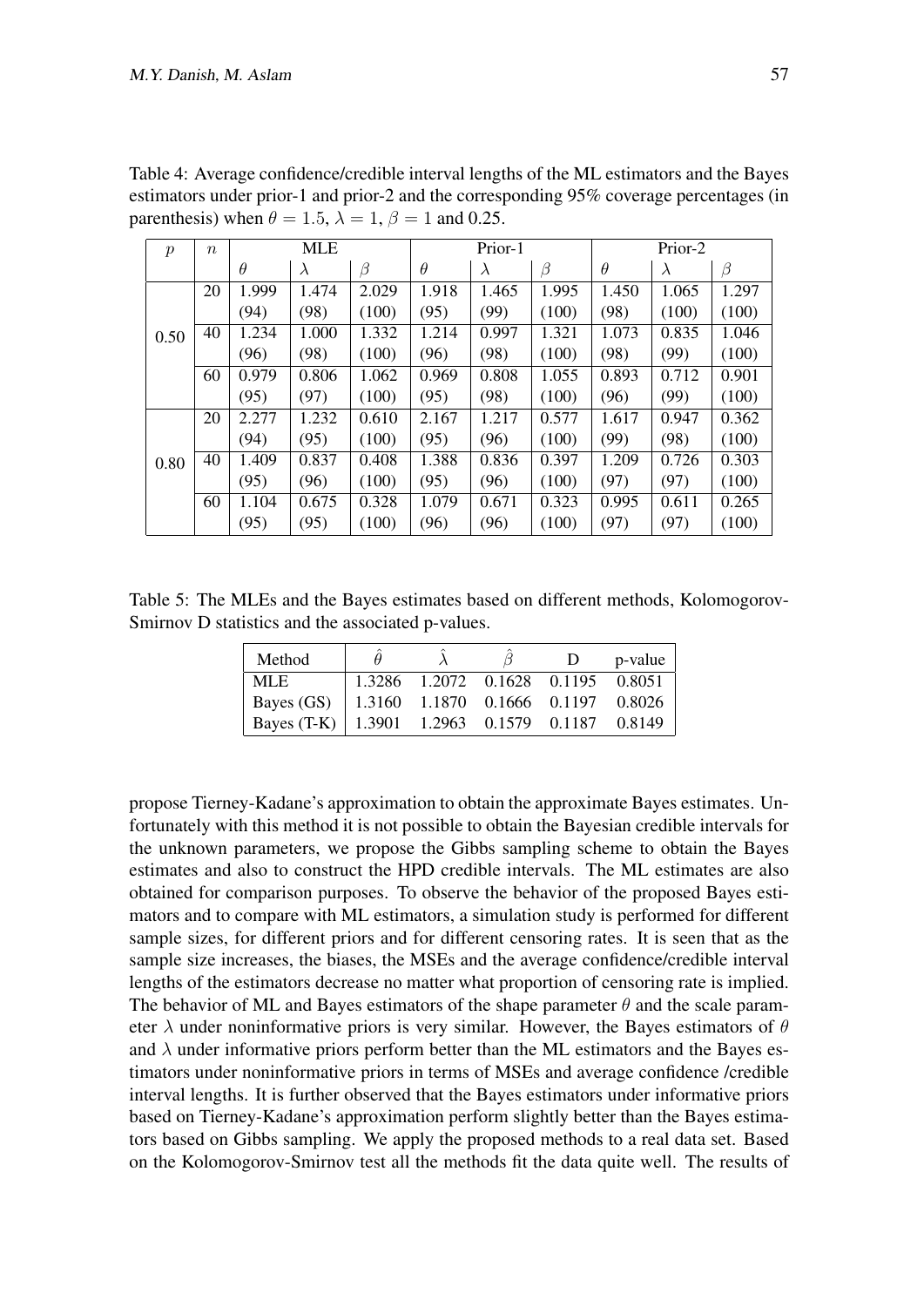

Figure 1: Empirical and fitted CDF using MLE and Bayes based on Tierney-Kadane's approximation.

real data analysis confirm the observations obtained through the simulation study.

# Appendix A: Expected Information Matrix

The second order partial derivatives of the log-likelihood function defined in (8) are

$$
\frac{\partial^2 l}{\partial \theta^2} = -\frac{n}{\theta^2} - \beta \sum_{i=1}^n \frac{\xi_i^{\theta} \log^2 \xi_i}{(1 - \xi_i^{\theta})^2}, \qquad \frac{\partial^2 l}{\partial \theta \partial \beta} = -\sum_{i=1}^n \frac{\xi_i^{\theta} \log \xi_i}{1 - \xi_i^{\theta}},
$$

$$
\frac{\partial^2 l}{\partial \lambda^2} = -\frac{n}{\lambda^2} + (\theta - 1) \sum_{i=1}^n \frac{\xi_i \xi_i'' - (\xi_i')^2}{(\xi_i)^2} - \beta \theta \sum_{i=1}^n \frac{\xi_i^{\theta - 1} \{\xi_i''(\xi_i - \xi_i^{\theta + 1}) + (\xi_i')^2(\xi_i^{\theta} + \theta - 1)\}}{(1 - \xi_i^{\theta})^2},
$$

$$
\frac{\partial^2 l}{\partial \theta \partial \lambda} = \sum_{i=1}^n \frac{\xi_i'}{\xi_i} - \beta \sum_{i=1}^n \frac{\xi_i' \xi_i^{\theta - 1}}{(1 - \xi_i^{\theta})^2} (1 - \xi_i^{\theta} + \theta \log \xi_i),
$$

$$
\frac{\partial^2 l}{\partial \lambda \partial \beta} = -\sum_{i=1}^n \frac{\theta \xi_i^{\theta - 1} \xi_i'}{1 - \xi_i^{\theta}}, \qquad \frac{\partial^2 l}{\partial \beta^2} = -\frac{n - \sum_{i=1}^n d_i}{\beta^2},
$$

where

$$
\xi_i = 1 - e^{-\lambda y_i}, \qquad \xi'_i = y_i e^{-\lambda y_i}, \qquad \xi''_i = -y_i^2 e^{-\lambda y_i}, \qquad \xi'''_i = y_i^3 e^{-\lambda y_i}.
$$

The  $3 \times 3$  expected information matrix is

$$
I(\theta, \lambda, \beta) = \frac{1}{n} \begin{bmatrix} I_{\theta\theta} & I_{\theta\lambda} & I_{\theta\beta} \\ I_{\theta\lambda} & I_{\lambda\lambda} & I_{\lambda\beta} \\ I_{\theta\beta} & I_{\lambda\beta} & I_{\beta\beta} \end{bmatrix},
$$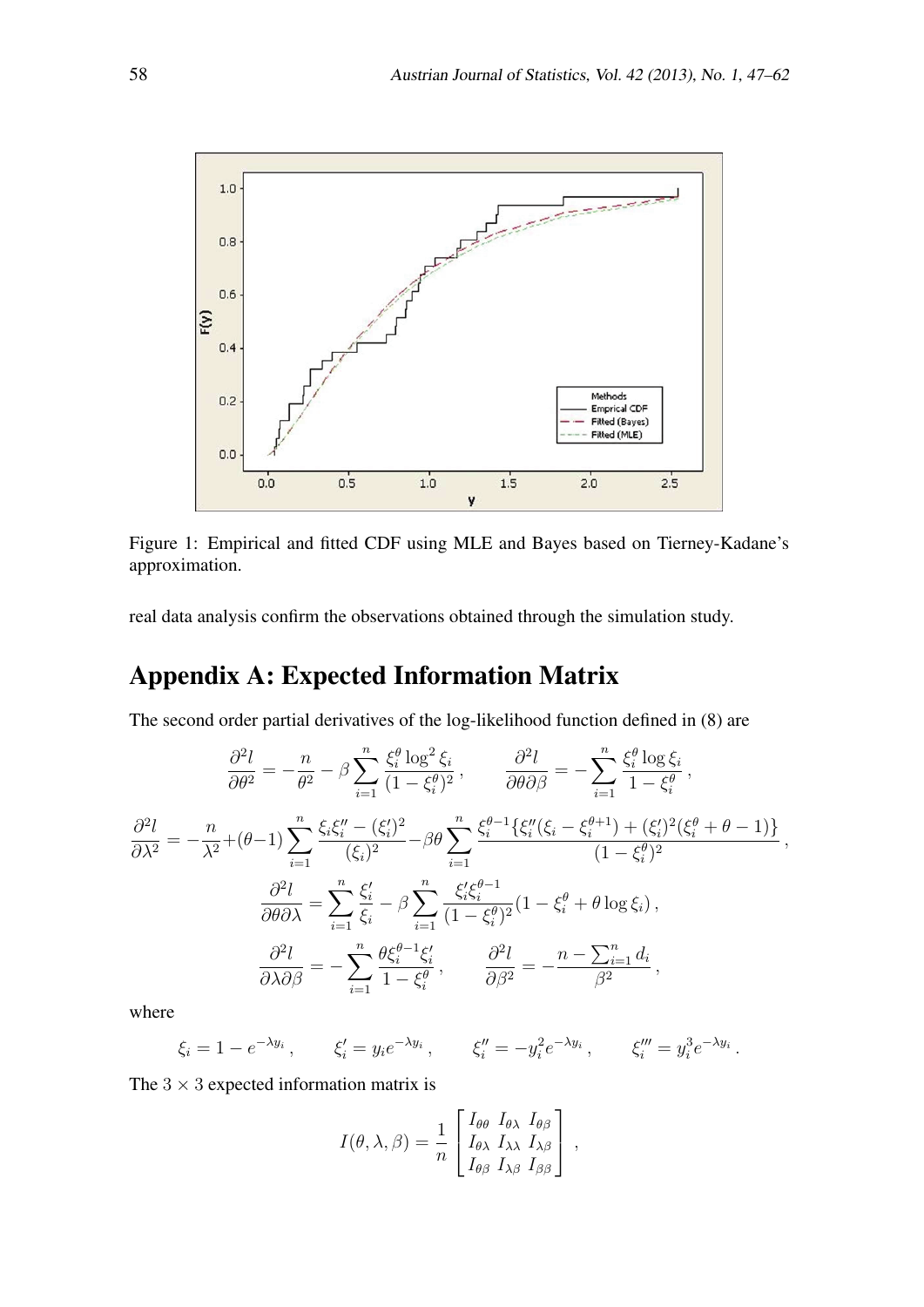with elements

$$
I_{\theta\theta} = \frac{n}{\theta^2} + \frac{n}{\theta^2} \frac{\beta + 1}{\beta - 1} \left[ \{ \Psi(2) - \Psi(\beta + 1) \}^2 + \Psi'(2) - \Psi'(\beta + 1) \right],
$$
  
\n
$$
I_{\theta\lambda} = \frac{n\theta(\beta + 1)}{\lambda} \int_0^1 t^{\theta - 2} (1 - t^{\theta})^{\beta - 2} (1 - t) \log(1 - t) \left\{ (1 - t^{\theta})^2 - \beta t^{\theta} (1 - t^{\theta} + \theta \log t) \right\} dt,
$$
  
\n
$$
I_{\theta\beta} = \frac{n}{\theta\beta} \left[ \{ \Psi(2) - \Psi(\beta + 2) \}^2 + \Psi'(2) - \Psi'(\beta + 2) \right],
$$
  
\n
$$
I_{\lambda\lambda} = \frac{n}{\lambda^2} + \frac{n\theta(\beta + 1)}{\lambda^2} \int_0^1 t^{\theta - 3} (1 - t^{\theta})^{\beta - 2} (1 - t) \log^2(1 - t) \left\{ (1 - \theta)(1 - t^{\theta})^2 + \beta \theta t^2 \right\} dt,
$$
  
\n
$$
I_{\lambda\beta} = -\frac{n\theta^2(\beta + 1)}{\lambda} \int_0^1 t^{2\theta - 2} (1 - t^{\theta})^{\beta - 1} (1 - t) \log(1 - t) dt,
$$
  
\n
$$
I_{\beta\beta} = \frac{n}{\beta(\beta + 1)},
$$

where Ψ(*·*) denotes the digamma function and Ψ*′* (*·*) its derivative.

# Appendix B: Tierney-Kadane's Approximation

For  $U(\theta, \lambda, \beta) = \theta$ , obtain  $(\hat{\theta}_{\ell}, \hat{\lambda}_{\ell}, \hat{\beta}_{\ell})$  from

$$
(n + a_1 - 1)\theta^{-1} - b_1 + \sum_{i=1}^n \log \xi_i - \beta \sum_{i=1}^n \frac{\xi_i^{\theta} \log \xi_i}{1 - \xi_i^{\theta}} = 0,
$$
  

$$
(n + a_2 - 1)\lambda^{-1} - b_2 - \sum_{i=1}^n y_i + (\theta - 1) \sum_{i=1}^n \frac{\xi_i'}{\xi_i} - \beta \theta \sum_{i=1}^n \frac{\xi_i^{\theta - 1} \xi_i'}{1 - \xi_i^{\theta}} = 0,
$$
  

$$
\left(n - \sum_{i=1}^n d_i + a_3 - 1\right) \beta^{-1} - b_3 + \sum_{i=1}^n \log(1 - \xi_i^{\theta}) = 0,
$$

and  $(\hat{\theta}_{\ell^*}, \hat{\lambda}_{\ell^*}, \hat{\beta}_{\ell^*})$  from

$$
(n+a_1)\theta^{-1} - b_1 + \sum_{i=1}^n \log \xi_i - \beta \sum_{i=1}^n \frac{\xi_i^{\theta} \log \xi_i}{1 - \xi_i^{\theta}} = 0,
$$
  

$$
(n+a_2-1)\lambda^{-1} - b_2 - \sum_{i=1}^n y_i + (\theta - 1) \sum_{i=1}^n \frac{\xi_i'}{\xi_i} - \beta \theta \sum_{i=1}^n \frac{\xi_i^{\theta-1} \xi_i'}{1 - \xi_i^{\theta}} = 0,
$$
  

$$
\left(n - \sum_{i=1}^n d_i + a_3 - 1\right)\beta^{-1} - b_3 + \sum_{i=1}^n \log(1 - \xi_i^{\theta}) = 0.
$$

Obtain  $\det(\Sigma)$  from

$$
\Sigma^{-1} = \frac{1}{n} \begin{bmatrix} \ell_{\theta\theta} & \ell_{\theta\lambda} & \ell_{\theta\beta} \\ \ell_{\theta\lambda} & \ell_{\lambda\lambda} & \ell_{\lambda\beta} \\ \ell_{\theta\beta} & \ell_{\lambda\beta} & \ell_{\beta\beta} \end{bmatrix},
$$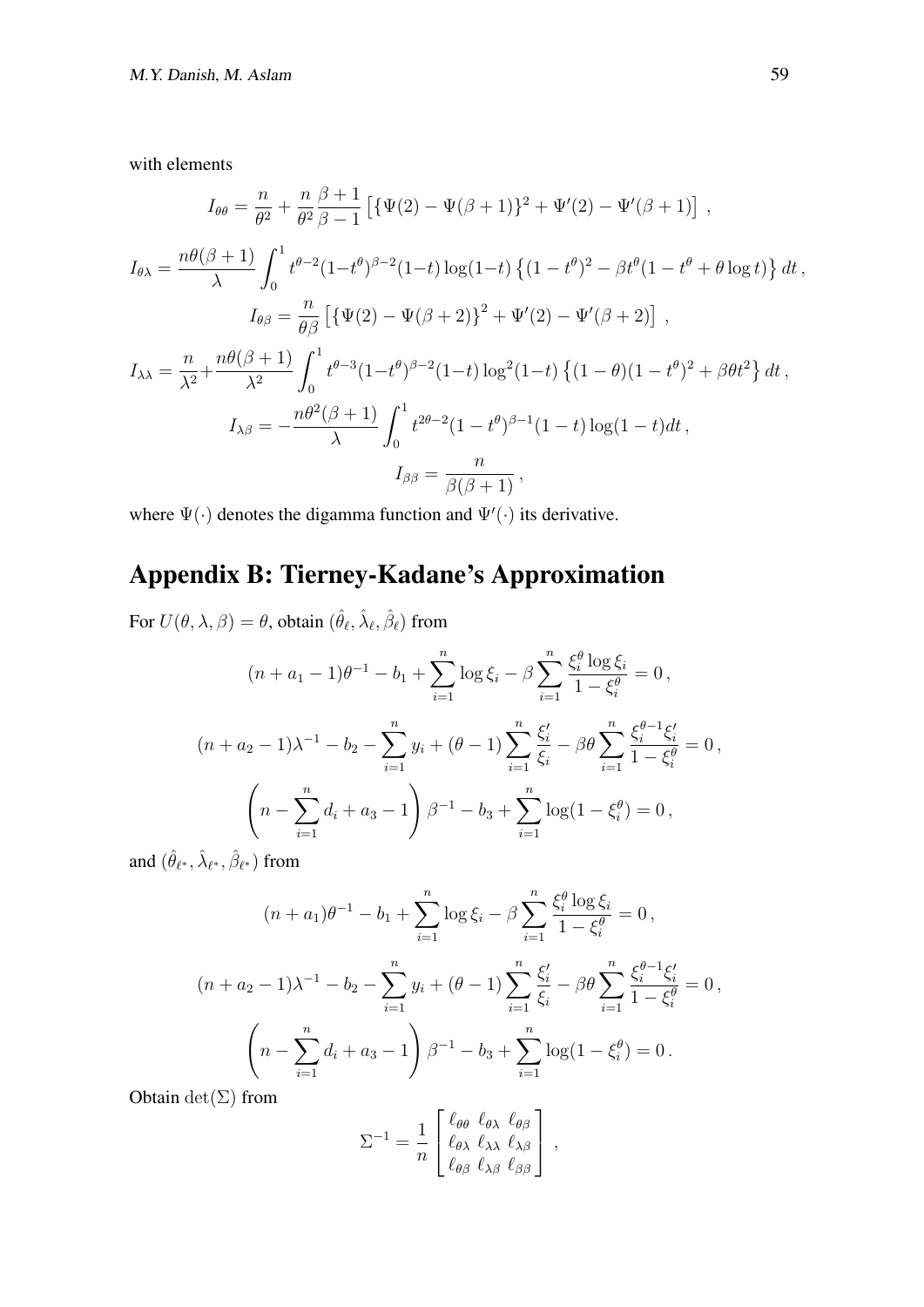where

$$
\ell_{\theta\theta} = \frac{n + a_1 - 1}{\theta^2} + \beta \sum_{i=1}^n \frac{\xi_i^{\theta} \log^2 \xi_i}{(1 - \xi_i^{\theta})^2},
$$

$$
\ell_{\theta\lambda} = -\sum_{i=1}^n \frac{\xi_i'}{\xi_i} + \beta \sum_{i=1}^n \frac{\xi_i' \xi_i^{\theta - 1}}{(1 - \xi_i^{\theta})^2} (1 - \xi_i^{\theta} + \theta \log \xi_i),
$$

$$
\ell_{\lambda\lambda} = \frac{n + a_2 - 1}{\lambda^2} - (\theta - 1) \sum_{i=1}^n \frac{\xi_i \xi_i' - (\xi_i')^2}{(\xi_i)^2} + \beta \theta \sum_{i=1}^n \frac{\xi_i^{\theta - 1}}{(1 - \xi_i^{\theta})^2} \left\{ \xi_i''(\xi_i - \xi_i^{\theta + 1}) + (\xi_i')^2(\xi_i^{\theta} + \theta - 1) \right\},
$$

$$
\ell_{\lambda\beta} = \theta \sum_{i=1}^n \frac{\xi_i^{\theta-1} \xi_i'}{1 - \xi_i^{\theta}}, \qquad \ell_{\theta\beta} = \sum_{i=1}^n \frac{\xi_i^{\theta} \log \xi_i}{1 - \xi_i^{\theta}}, \qquad \ell_{\beta\beta} = \frac{n - \sum_{i=1}^n d_i + a_3 - 1}{\beta^2},
$$

and  $\det(\Sigma^*)$  from

$$
\Sigma^{*-1} = \frac{1}{n} \begin{bmatrix} \ell^*_{\theta\theta} & \ell^*_{\theta\lambda} & \ell^*_{\theta\beta} \\ \ell^*_{\theta\lambda} & \ell^*_{\lambda\lambda} & \ell^*_{\lambda\beta} \\ \ell^*_{\theta\beta} & \ell^*_{\lambda\beta} & \ell^*_{\beta\beta} \end{bmatrix},
$$

where

$$
\ell_{\theta\theta}^* = \frac{n + a_1}{\theta^2} + \beta \sum_{i=1}^n \frac{\xi_i^{\theta} \log^2 \xi_i}{(1 - \xi_i^{\theta})^2},
$$
  

$$
\ell_{\theta\lambda}^* = \ell_{\theta\lambda}, \qquad \ell_{\theta\beta}^* = \ell_{\theta\beta}, \qquad \ell_{\lambda\lambda}^* = \ell_{\lambda\lambda}, \qquad \ell_{\lambda\beta}^* = \ell_{\lambda\beta}, \qquad \ell_{\beta\beta}^* = \ell_{\beta\beta}.
$$

All the  $\ell$  and  $\ell^*$  elements are evaluated in  $(\hat{\theta}_{\ell}, \hat{\lambda}_{\ell}, \hat{\beta}_{\ell})$  and  $(\hat{\theta}_{\ell^*}, \hat{\lambda}_{\ell^*}, \hat{\beta}_{\ell^*})$ , respectively. Now it is simple to evaluate (20) for the Bayes estimate of *θ*.

The same procedure can be used for  $U(\theta, \lambda, \beta) = \lambda$  and  $U(\theta, \lambda, \beta) = \beta$  to obtain the Bayes estimates of  $\lambda$  and  $\beta$ . Note that  $\ell(\theta, \lambda, \beta)$  and consequently  $(\hat{\theta}_\ell, \hat{\lambda}_\ell, \hat{\beta}_\ell)$  and  $\det(\Sigma)$ do not change no matter what function of parameters is being estimated.

### References

- Berger, J. O., and Sun, D. (1993). Bayesian analysis for the Poly-Weibull distribution. *Journal of American Statistical Association*, *88*, 1412-1418.
- Breslow, N., and Crowley, J. (1974). A large sample study of the life table and product limit estimates under random censorship. *Annals of Statistics*, *2*, 437-453.
- Cheng, P., and Lin, G. (1987). Maximum likelihood estimation of a survival function under the Koziol-Green proportional hazards model. *Statistics and Probability Letters*, *5*, 75-80.
- Chib, S., and Greenberg, E. (1995). Understanding the Metropolis-Hasting algorithm. *The American Statistician*, *49*, 327-335.
- Cox, D. (1972). Regression models and life tables. *Journal of the Royal Statistical Society, Series B*, *34*, 187-200.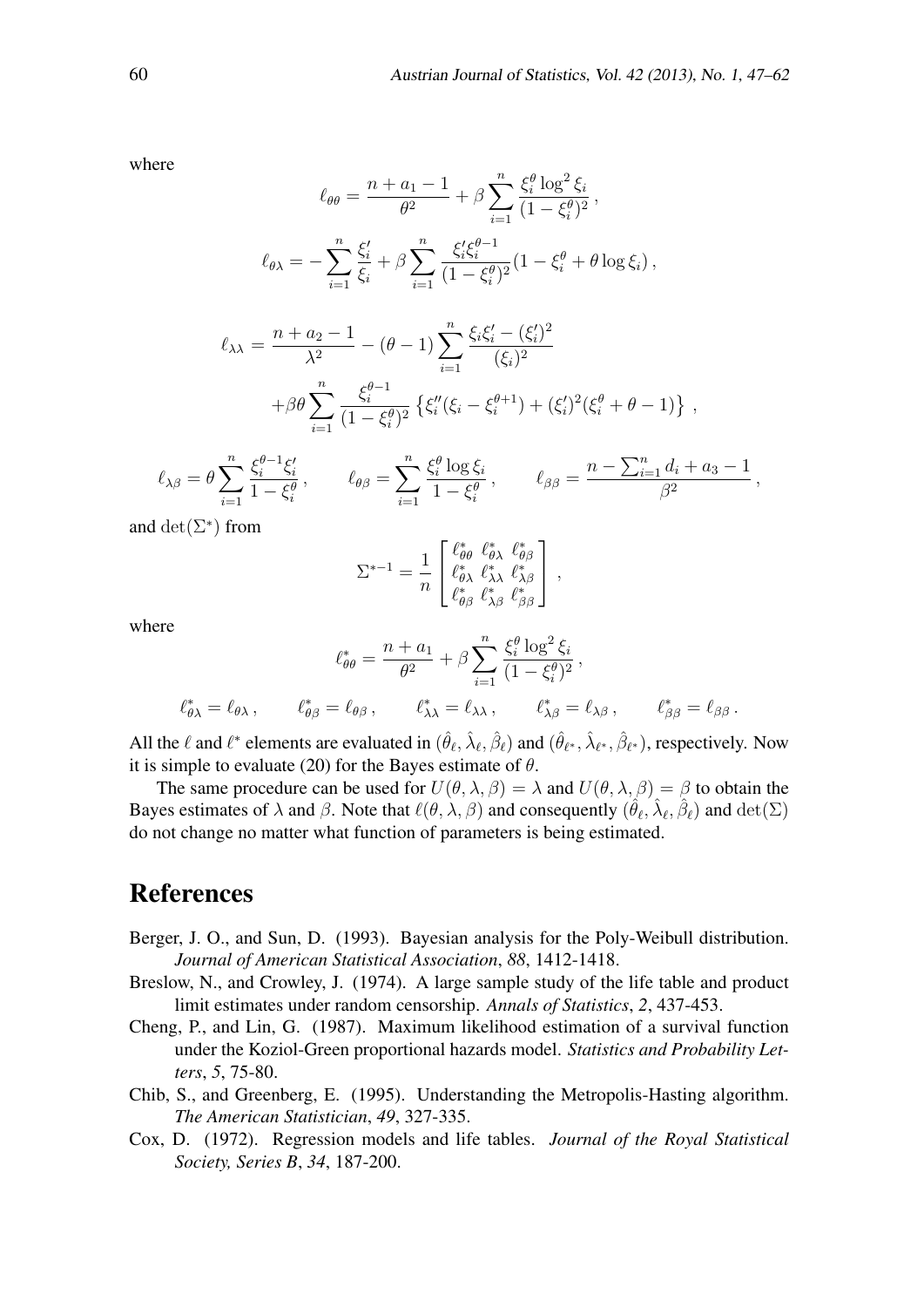- Csörgő, S. (1988). Testing for the proportional hazards model of random censorship. In *Proceedings of the 4th prague symposium on asymptotic statistics, prague* (Vol. 1, p. 87-92).
- Csörgő, S., and Faraway, J. (1998). The paradoxical nature of the proportional hazards model. *Statistics*, *31*, 61-78.
- Csörgő, S., and Horváth, L. (1983). On the Koziol-Green model for random censorship II. , *18*, 195-203.
- De Santis, F., Mortera, J., and Nardi, A. (2001). Jeffreys priors for survival models with censored data. *Journal of Statistical Planning and Inference*, 193-209.
- Devroye, L. (1984). A simple algorithm for generating random variates with a logconcave density. *Computing*, *33*, 247-257.
- Efron, B. (1967). The two-sample problem with censored data. In *Proceedings of the 5th Berkeley Symposium* (Vol. 4, p. 831-853).
- Fleming, T. R., and Harrington, D. P. (1991). *Counting Processes and Survival Analysis*. New York: Wiley.
- Friesl, M., and Hurt, J. (20070). On Bayesian estimation in an exponential distribution under random censorship. *Kybernetika*, *43*, 45-60.
- Geman, S., and Geman, A. (1984). Stochastic relaxation, Gibbs distributions and the Bayesian restoration of images. *IEEE Transactions on Pattern Analysis and Machine Intelligence*, *6*, 721-740.
- Gilks, W. R., Richardson, S., and Spiegelhalter, D. J. (1995). *Markov Chain Monte Carlo in Practice*. London: Chapman & Hall.
- Gupta, R. D., and Kundu, D. (1999). Generalized exponential distribution. *Australian & New Zealand Journal of Statistics*, *41*, 173-188.
- Gupta, R. D., and Kundu, D. (2001). Exponentiated exponential distribution: An alternative to gamma and Weibull distributions. *Biometrical Journal*, *43*, 117-130.
- Gupta, R. D., and Kundu, D. (2009). Introduction of shape/skewness parameter(s) in a probability distribution. *Journal of Probability and Statistical Science*, *7*, 153-171.
- Herbst, T. (1992). Test of fit with the Koziol-Green model for random censorship. *Statistics and Decisions*, *10*, 163-171.
- Hollander, M., and Peña, E. (1989). Families of confidence bands for the survival function under the general random censorship model and the Koziol-Green model. *Canadian Journal of Statistics*, *17*, 59-74.
- Kaplan, E. L., and Meier, P. (1958). Nonparametric estimation from incomplete observations. *Journal of the American Statistical Association*, *53*, 457-481.
- Koziol, J. A., and Green, S. B. (1976). A Cramer-von Mises statistic for random censored data. *Biometrika*, *63*, 465-474.
- Kundu, D. (2008). Bayesian inference and life testing plan for Weibull distribution in presence of progressive censoring. *Technometrics*, *50*, 144-154.
- Kundu, D., and Gupta, R. D. (2008). Generalized exponential distribution: Bayesian estimation. *Computation Statistics and Data Analysis*, *52*, 1873-1883.
- Kundu, D., and Pradhan, B. (2009). Bayesian inference and life testing plans for GE distribution. *Science in China, Series A: Mathematics*, *52*, 1373-1388.
- Liang, T. (2004). Empirical Bayes estimation with random right censoring. *International Journal of Information and Management Sciences*, *15*, 1-12.